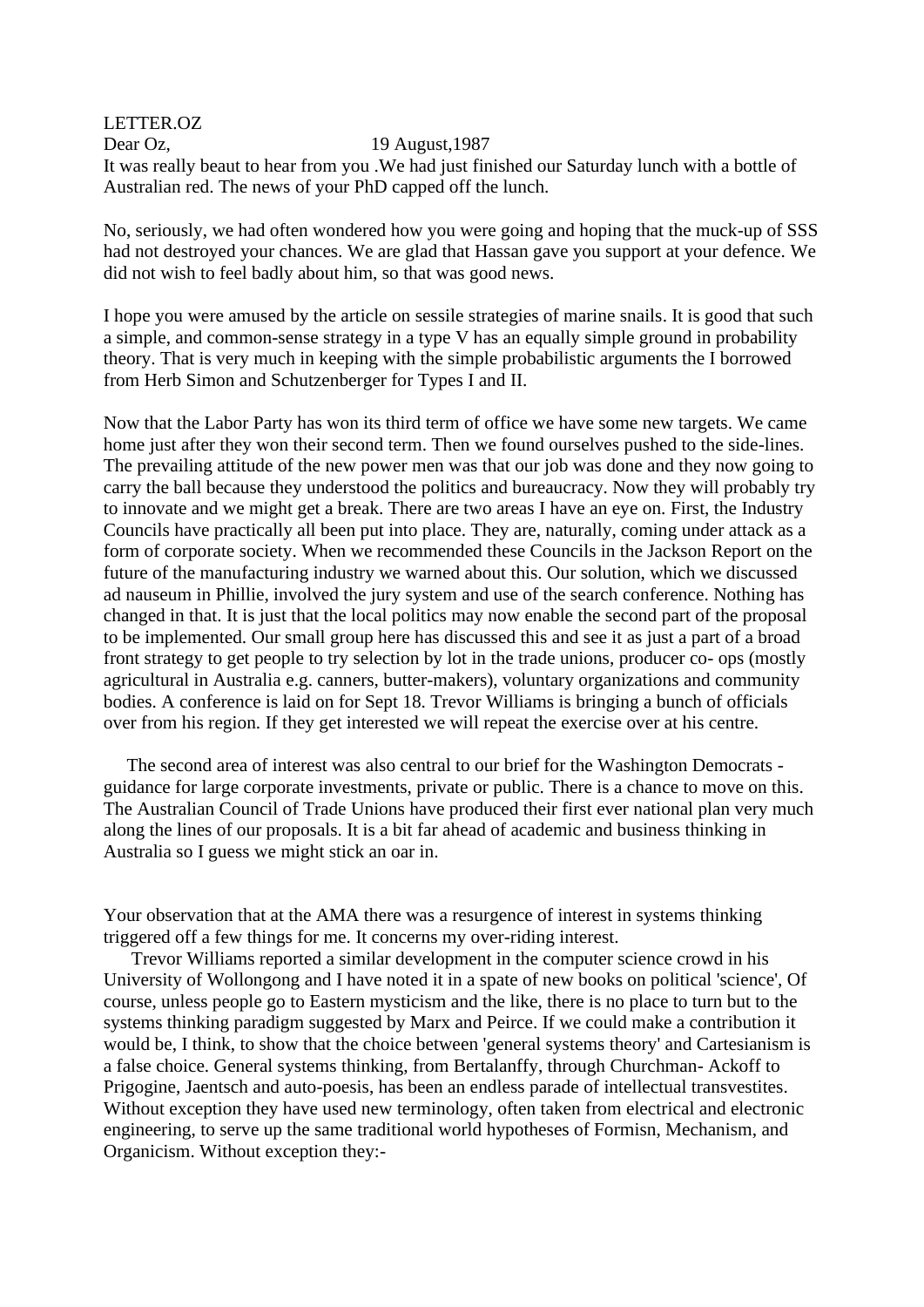a) map only L11, L12 and L21. L22 is not represented at the axiomatic level. L22 appears only as a barely disguised, ad hoc, specification of limits imposed by their 'theories' on L12 and/or L21. Whether they are aware of it or not these theorists take the epistemological position of idealism i.e. the real world is un- knowable, we must live with our constructions of what it might be. (How do we choose between constructions? Sacred texts, what- ever works, whatever logical or mathematical construction is most coherent?). In stating the basis of 'systems thinking' (Emery, 1963) I laid it down that L11 cannot be characterized without characterizing L22. (I should have also explicated the point that L22 cannot be specified for any class of L11's without specifying the L11's. But, I guess that at that point in time I was preoccupied with getting out of the 'personality box' and outside the skin to which the 'science' of psychology had condemned us). That was a committment to epistemological realism. Contextualism was the only one of Pepper's world hypotheses that shared that committment. Pepper's contextualism was Peirce, spelt clear.

b) All of these system concepts shared the same notion of a system as "a set of elements and their relations". (See Hall and Fagen's review of system definitions. GST Year Book 1956.An old review but they captured the feature). None of them confronted Angyal's point that 'no set of elements and their relation' will exhibit genuine system properties (ie properties other than those of aggregative, and/or or , properties that can only be precisely defined by ANALYSIS) unless there is a SYSTEM PRINCIPLE. For each system there can only be one governing system, the unitas multiplex. If there appear to be more than one such principle then it is clear that the matter involves more than one system or a hierarchy of systems. It was hard for those coming from a scientific background to accept Angyal's point. He was suggesting that system properties were in some sense immanent (innate, inherent) to the system. That notion was peculiar to the Organicist world hypothesis; reconcilable with Formism but totally irreconcilable with Mechanism. It has re-appeared from the Aristotlean- Thomist tradition (Roman Catholicism) as the theory of auto-poesis. Angyal's concept of a system has serious social implications. Thus, in an Hegelian frame of mind ,Churchman once postulated that wisdom was a property of the system, not some part thereof, such as the strategic planning department. This directly contradicts the fundamental assumptions of GST. From the assumptions of GST it follows that there is no constraint on external determination of the elements and kinds of relations between elements. If external forces determine that wisdom shall be located in a strategic planning unit, then so shall it be. The nearest that GST has come to recognizing the validity of Angyal's point is in postulating a role for organizational goals, missions, primary tasks and strategies. These formulations do not go beyond the limits of the L11, L12 and L21 parameters. The system principle that was being invoked by Angyal was 'a special form of interdependence between L11 and L22'. This relation determined what elements could play what roles with respect to each other within the system. Many combinations of elements in a multitude of relations could act to maintain this relation. The special relationship of interdependence with selected parts of the environment can, theoretically , be sustained despite limited variations in L11 and L22 (Sommerhoff,1950). Immanent system properties exist with those limits. Within those limits, and only within those limits, can we expect to observe genuine system properties- properties that cannot be grasped by ANALYSIS.

 This last point is not trivial. Amongst the GST's there has been the constant war-cry that Synthesis replaces Analysis. This is put forward as the new paradigm for rational understanding. As we have shown this movement does not significantly differ from the logical positivists movement toward the unification of science. GST still claims that scientists can be in no business other than the construction of alternative realities. Given that starting point they could not accept Angyal's 'system principle' and hence they could not even begin to delimit the